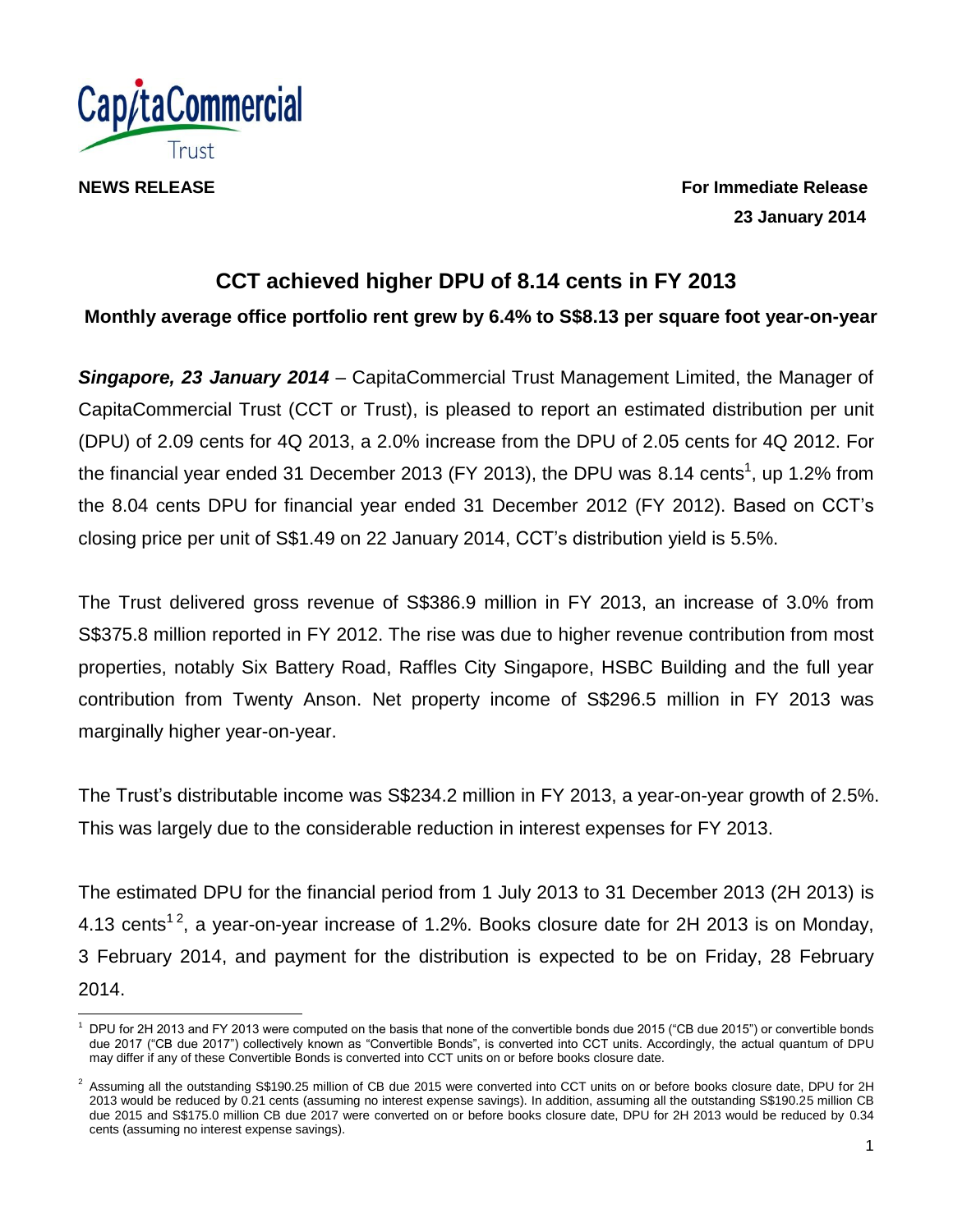The Trust's investment properties, excluding CapitaGreen, have been assessed by independent valuers to be worth S\$6,579.8 million as at 31 December 2013. This translates to an increase in fair value of investment properties of S\$199.6 million compared to that as at 31 December 2012. As at 31 December 2013, the Trust's total asset value including its share of CapitaGreen, the investment property under construction, and other assets, was S\$7,218.2 million. This translates to an adjusted net asset value per unit of \$1.67, after taking into account the distributable income payable to unitholders.

The Trust's unaudited Consolidated Financial Statements for FY 2013 results are available on its website (www.cct.com.sg) and on SGXNet [\(www.sgx.com\)](http://www.sgx.com/).

|                                                                                            | 2H 2013                       | 4Q 2013                    | 4Q 2012                    | Change<br>$\%$      | <b>Actual</b><br>FY 2013      | <b>Actual</b><br>FY 2012      | Change<br>%       |
|--------------------------------------------------------------------------------------------|-------------------------------|----------------------------|----------------------------|---------------------|-------------------------------|-------------------------------|-------------------|
| Gross Revenue (S\$'000)<br>Net Property Income (S\$'000)<br>Distributable Income (S\$'000) | 193,510<br>146,765<br>118,975 | 98,569<br>74,201<br>60,200 | 97,075<br>75,175<br>58,266 | 1.5<br>(1.3)<br>3.3 | 386,936<br>296,536<br>234,235 | 375,806<br>295,524<br>228,515 | 3.0<br>0.3<br>2.5 |
| <b>Estimated Distribution Per</b><br>Unit (cents)<br>For the period                        | $4.13^{12}$                   | 2.09                       | 2.05                       | 2.0                 | 8.14 <sup>1</sup>             | 8.04                          | 1.2               |

## **Summary of CCT's FY 2013 Results**

Mr Kee Teck Koon, Chairman of the Manager, said, "CCT has delivered a set of robust results notwithstanding an uncertain environment driven by concerns over the tapering of the US quantitative easing programme and the possibility of rising interest rates. The higher FY 2013 DPU achieved is attributable to our proactive portfolio and asset management as well as disciplined approach to capital management. Our active leasing efforts have resulted in the Trust's committed portfolio occupancy reaching 98.7% as at 31 December 2013 and higher rents being secured compared to the rents of expiring leases. The Trust will enjoy the full impact of this positive rent reversion flow-through in 2014. Our 40.0% interest in the CapitaGreen development, which is expected to be completed in 4Q 2014, will benefit from the improving office leasing demand, limited new office supply in 2014 and 2015, and noticeable rising market rents."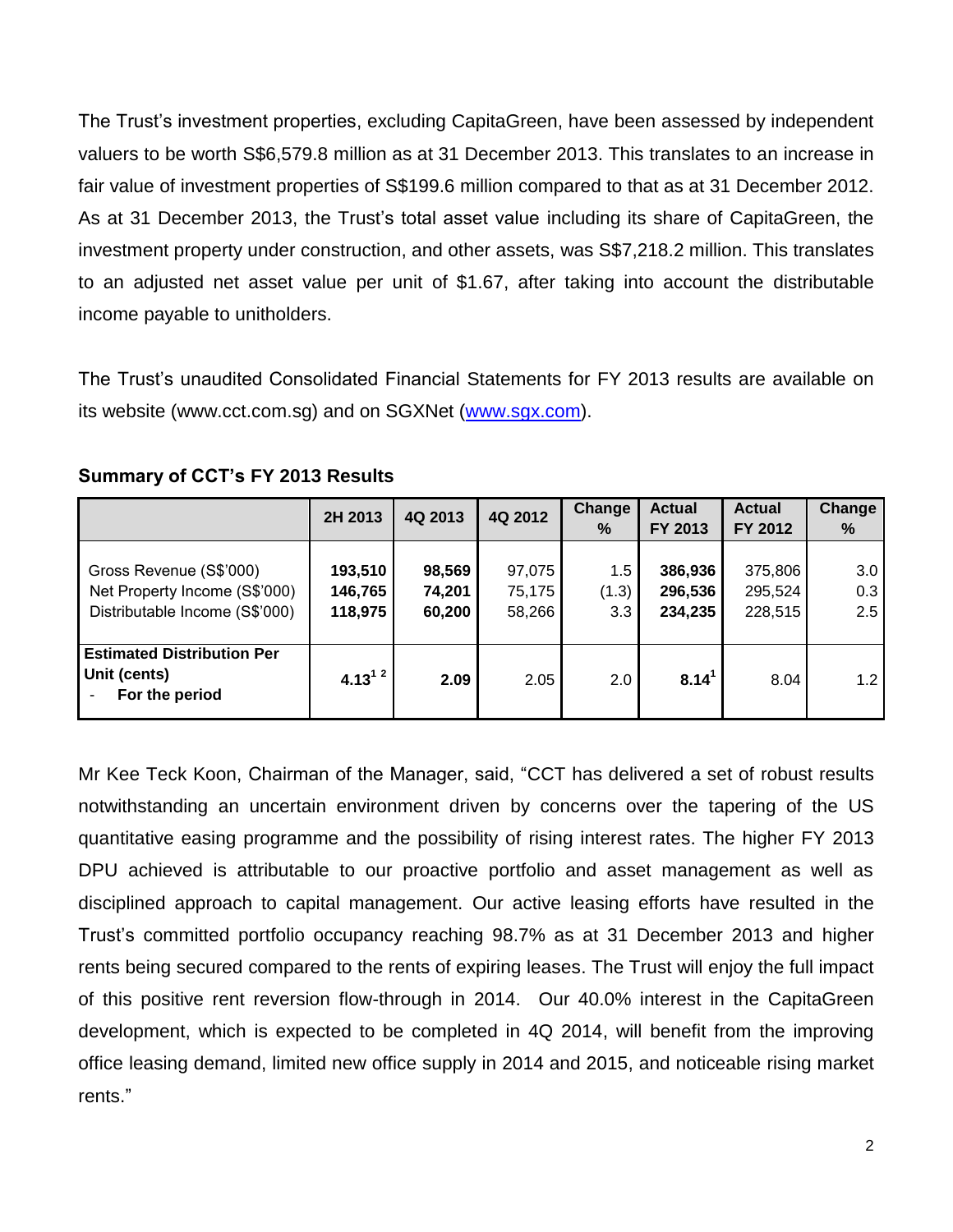Mr Kee added, "The Trust has a strong balance sheet with a low gearing at 29.3% and 80.0% of its borrowings on fixed interest rate. Assuming a gearing of 40.0%, CCT has debt headroom of S\$1.2 billion for investment opportunities. We will continue with a disciplined approach to seek acquisition opportunities in Singapore to grow the Trust in order to create value for CCT unitholders."

Ms Lynette Leong, Chief Executive Officer of the Manager, said, "Our monthly average office portfolio rent continues its uptrend, increasing by 6.4% to S\$8.13 per square foot per month from a year ago. In 4Q 2013, our three Grade A properties: Capital Tower, Six Battery Road and One George Street achieved monthly rents in the range of S\$8.80 per square foot to S\$13.50 per square foot. Six Battery Road, which recently completed its asset enhancement, signed leases at the higher end of the rental range. We saw brisk leasing activity at CCT's properties aggregating about one million square feet of total net lettable area signed in FY 2013, of which 33% were new leases. Most of the major tenants' leases due in 2013 were renewed. This is testament of our ability to retain and attract choice tenants as well as the resilience of the portfolio as shown by the Trust's committed occupancy rate of 98.7% as at 31 December 2013, which is better than the Core CBD occupancy rate of  $95.2\%$ <sup>3</sup> for the same period."

New demand in CCT's portfolio is supported by tenants from diverse trade sectors including Real Estate and Property Services, Business Consultancy, IT, Media and Telecommunications and Banking, Insurance and Financial Services. New and renewed tenants for FY 2013 include CapitaLand Group, JPMorgan Chase Bank, N.A., The Royal Bank of Scotland PLC, New Zealand High Commission, Total Trading Asia Pte Ltd, AstraZeneca Singapore Pte Ltd and Kelly Services (Singapore) Pte Ltd.

# **Outlook for Singapore Central Business District (CBD) Office Market**

As at 4Q 2013, CBRE estimates the island-wide quarterly net absorption at approximately 1.27 million square feet, bringing the annual net absorption to 2.45 million square feet. This is the highest level since 2011 and around 58% higher than the 10-year average absorption level of 1.55 million square feet.

l

<sup>&</sup>lt;sup>3</sup> Source: CBRE Pte. Ltd.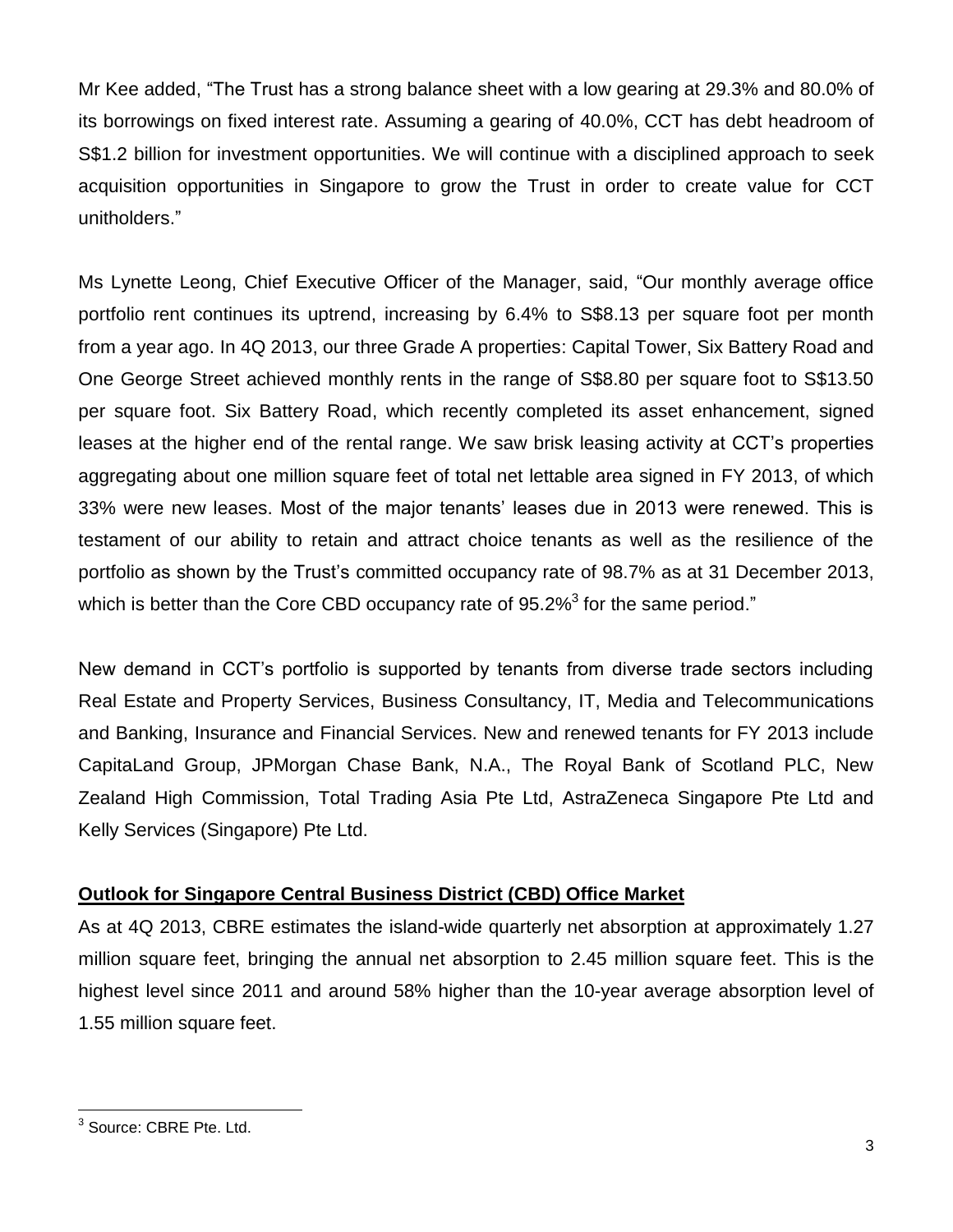According to CBRE, the Grade A office occupancy rate increased from 90.8% in 3Q 2013 to 93.7% in 4Q 2013. Grade A office monthly rent increased by 2.1% from 3Q 2013 to \$9.75 per square foot as at end-December 2013. Encouraged by the significant improvement in leasing activity in the CBD Grade A sector, CBRE expects supply to further tighten, leading to rising rents in 2014.

Ms Leong added, "Market occupancy has already exceeded 95%, typically seen as the 'resistance level', which explains the rise in market rents. At the current favourable pace of leasing demand, and given that new office supply in the CBD will be limited in 2014 and a vacuum in 2015, we project CBD office market rents to rise at a higher rate in 2H 2014. CapitaGreen's completion at end-2014 is well timed to benefit from the uptick in office market rents. Furthermore, CCT is well positioned to benefit from positive rent reversions for the remaining 10% of office leases based on portfolio gross rental income that are due for rent review and renewal in 2014."

# **Value Creation through Asset Enhancement Initiatives**

In line with our portfolio reconstitution strategy to enhance the value of CCT's assets and portfolio, we have progressively commenced asset enhancement initiatives (AEIs) at three of CCT's properties.

The AEI at Six Battery Road which started in October 2010 has been completed at an estimated cost of S\$85.8 million. The AEI also contributed to higher net property income, translating to a return on investment of 8.6%, higher than the projected 8.1% at the start of the AEI. In addition to office space, lift lobbies and restrooms, the building's visitor management system was upgraded with a new self-registration kiosk for added convenience to repeat visitors. With new green features which include energy-saving lighting and chiller replacement, we have achieved our targeted reduction in energy consumption of over 25% annually for the past two years. This translates into savings of about S\$545,000 per year. During the asset enhancement period, the average occupancy rate was 92%.

The AEIs at Raffles City Tower and Capital Tower are ongoing, expected to be completed by 2Q 2014 and 2Q 2015 respectively.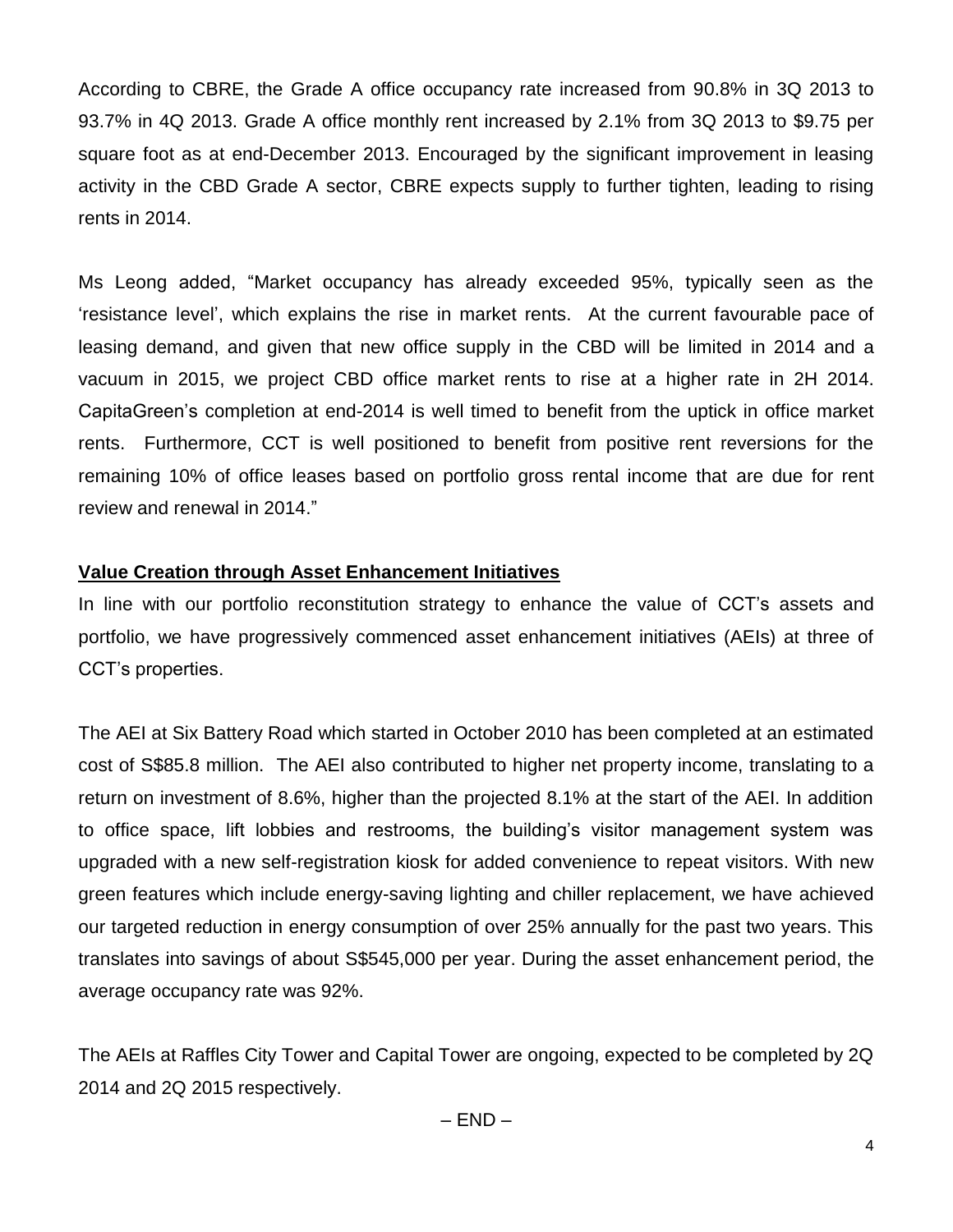## **About CapitaCommercial Trust** (www.cct.com.sg)

CapitaCommercial Trust is Singapore's first listed commercial REIT with a market capitalisation of S\$4.3 billion. CCT aims to own and invest in real estate and real estate-related assets which are income producing and used, or predominantly used, for commercial purposes. The total asset size of CCT is S\$7.2 billion as at 31 December 2013, comprising a portfolio of 10 prime commercial properties in Singapore, as well as investments in Malaysia. The properties in Singapore are Capital Tower, Six Battery Road, One George Street, HSBC Building, Raffles City (60.0% interest through RCS Trust), Twenty Anson, Bugis Village, Wilkie Edge, Golden Shoe Car Park and CapitaGreen (40.0% interest through the joint venture, MSO Trust).

In addition, CCT is a substantial unitholder of Quill Capita Trust with 30.0% unitholdings. Quill Capita Trust is a commercial REIT listed on Bursa Malaysia Securities Berhad, with a portfolio of 10 commercial properties in Kuala Lumpur, Cyberjaya and Penang. Since 18 September 2009, CCT has been a constituent of FTSE4Good Index Series (FTSE4Good), a series of benchmark and tradable indices derived from the globally recognized FTSE Global Equity Index Series. FTSE4Good is designed to track the performance of companies meeting international corporate responsibility standards and forms the basis for over 70 different funds and investment products.

CCT is managed by an external manager, CapitaCommercial Trust Management Limited, which is an indirect wholly-owned subsidiary of CapitaLand Limited, one of the largest real estate companies in Southeast Asia by market capitalisation.

**\_\_\_\_\_\_\_\_\_\_\_\_\_\_\_\_\_\_\_\_\_\_\_\_\_\_\_\_\_\_\_\_\_\_\_\_\_\_\_\_\_\_\_\_\_\_\_\_\_\_\_\_\_\_\_\_\_\_\_\_\_\_\_\_\_\_\_\_\_\_\_\_\_\_\_\_**

### **Issued by CapitaCommercial Trust Management Limited**

(Company registration no. 200309059W)

### **For more information, please contact:**

| <b>Media</b>                                       | <b>Investors and Analysts</b>             |
|----------------------------------------------------|-------------------------------------------|
| Chia Sher Ling                                     | Ho Mei Peng                               |
| Assistant Vice President, Corporate Communications | Head, Investor Relations & Communications |
| DID: (65) 6826 5841                                | DID: (65) 6826 5586                       |
| Mobile: (65) 8223 9991                             | Mobile: (65) 9668 8290                    |
| Email: chia.sherling@capitaland.com                | Email: ho.meipeng@capitaland.com          |
|                                                    |                                           |
| Chen MeiHui                                        |                                           |
| Manager, Investor Relations & Communications       |                                           |
| DID: (65) 6826 5568                                |                                           |
| Mobile: (65) 8133 8334                             |                                           |
| Email: chen.meihui@capitaland.com                  |                                           |
|                                                    |                                           |

#### **Important Notice**

This release may contain forward-looking statements that involve assumptions, risks and uncertainties. Actual future performance, outcomes and results may differ materially from those expressed in forward-looking statements as a result of a number of risks, uncertainties and assumptions. Representative examples of these factors include (without limitation) general industry and economic conditions, interest rate trends, cost of capital and capital availability, competition from similar developments, shifts in expected levels of occupancy or property rental income, changes in operating expenses, including employee wages, benefits and training, governmental and public policy changes and the continued availability of financing in the amounts and the terms necessary to support future business. You are cautioned not to place undue reliance on these forward looking statements, which are based on current view of management on future events.